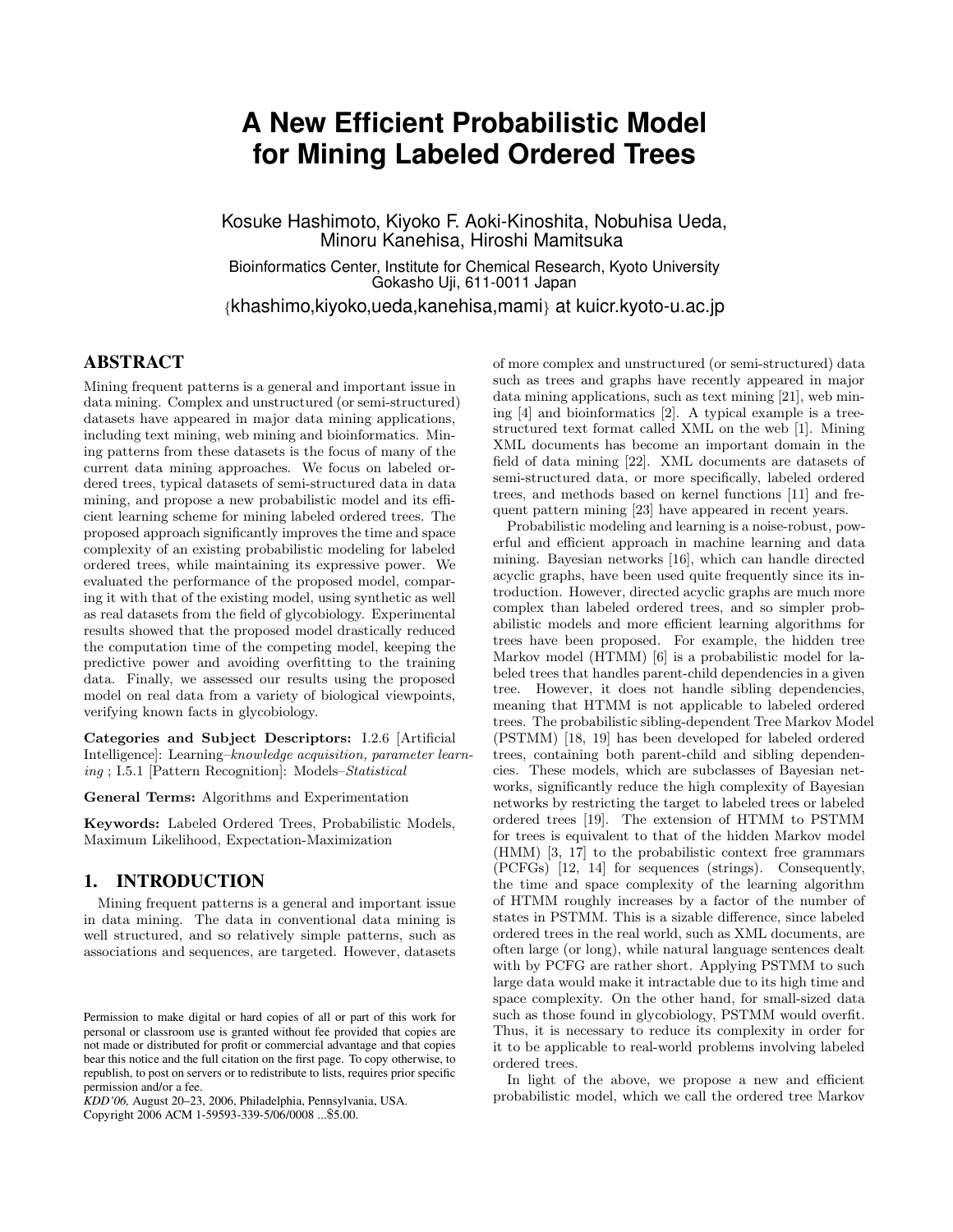model (OTMM). We present the time and space efficient algorithms for the three problems arising when OTMM is applied to real-world problems: likelihood computation, learning (estimating) the probabilistic parameters based on maximum likelihood, and parsing (finding the most likely path). OTMM has sibling dependencies as well as parent-child dependencies, but the parent-child dependencies are confined to those between just the eldest siblings and their parents. Consequently, our model reduces the complexity of PSTMM to the same level as that of HTMM. The maximum likelihood estimation of the parameters of OTMM is based on an EM (Expectation-Maximization) algorithm [5, 15]. This is an extension of the Baum-Welch (Forward-Backward) algorithm for HMMs, which updates the forward and backward probabilities based on dynamic programming. This extension is similar to that of HTMM and PSTMM, but we emphasize that these estimation algorithms are significantly different from each other. HTMM deals with parentchild dependencies only, and so the learning algorithm of HTMM is a straightforward modification of the forward and backward algorithm in a string to compute the parent-tochild (downward) and child-to-parent (upward) probabilities. On the other hand, PSTMM handle both the parentchild and sibling dependencies, and so the algorithm must deal with both upward and downward probabilities as well as forward and backward probabilities. In PSTMM, every child depends on its parent, and the upward (downward) probability of a node can be directly updated from its child (parent) easily. In contrast, the parent-child dependencies in OTMM are limited to the dependencies of the eldest siblings on their parents. Thus, for OTMM, we needed to develop an algorithm by which we could compute the four (upward, downward, forward and backward) probabilities under the constraint of using the limited parent-child dependencies.

We empirically evaluated the effectiveness of our proposed scheme using synthetically generated datasets as well as real datasets in bioinformatics. From the results we obtained, we found that for any test setting, our approach significantly reduced the computation time for learning PSTMM and avoided overfitting to the training data, while either maintaining or even improving the predictive power of PSTMM. In particular, we emphasize that a typical increase in computation time ranged from four- to seven-fold in our experimental setting, and that this factor increases as the number of states increase. In addition to these comparison results, we analyzed biological data by our method using data from glycobiology, which is the study of carbohydrate sugar chains, or glycans, that can be modeled as labeled ordered trees. Glycans are considered the third major class of biomolecules next to DNA and proteins [20], and it is known that the ordering of their leaves is used in recognition and signaling events in various biological processes. Thus we studied the patterns learned from this data and verified known facts related to sibling-dependencies in glycans that were captured by our model.

# 2. NOTATIONS

We describe the notations that will be used throughout this paper. A *tree* is an acyclic connected graph. In this paper, we refer to a vertex of a tree as a *node* of the tree. A *rooted tree* is a tree that has a special node called the root. Any node  $x$  on a unique path from the root to a node  $y$ is called an *ancestor* of node y, in which case y is called a

descendant of x. Each of the closest descendants of x (that is, a node that is only one edge away from node  $x$ ) is called a *child* of  $x$ , in which case  $x$  is called the parent of the child. We call nodes x and y siblings if x and y have the same parent. We call a node having no children a *leaf*. A *subtree* of tree T is a tree consisting of all descendants of a node. An *ordered tree* is a rooted tree in which the children of each node are ordered. A *labeled tree* is a tree in which a label is attached to each node. We will often simply use the term *tree* in place of an ordered, labeled and rooted tree.

Let  $\mathbf{T} = \{T_1, \ldots, T_{|\mathbf{T}|}\}\$ be a set of labeled ordered trees, where  $T_u = (V_u, E_u)$  and  $V_u = \{x_1^u, \ldots, x_{|V_u|}^u\}$  and  $E_u \subseteq$ <br> $V \times V$  are a set of podes and a set of edges respectively  $V_u \times V_u$  are a set of nodes and a set of edges, respectively. Let  $x_1^u$  be the root of tree  $T_u$ , and  $|V| = \max_u |V_u|$ . We assume that nodes are indexed by level order, which can assume that nodes are indexed by level order, which can be done by traversing the tree in breadth-first order. An example of trees with their indices is shown in Figure 1. From this indexing of nodes, for a node  $j$ , we can refer to the immediately elder and younger siblings of j as  $j - 1$  and  $j + 1$ , respectively. Let  $t_u(i)$  be a subtree of  $T_u$ , having  $x_i^u$ <br>as the root of  $t_i(i)$  Let  $x^u_i(n)$  and  $x^u_i(n)$  be the eldest as the root of  $t_u(i)$ . Let  $x_{\leftarrow}^u(p)$  and  $x_{\rightarrow}^u(p)$  be the eldest<br>and youngest children of node *n* respectively. Let  $C_n(n) \subseteq$ and youngest children of node p, respectively. Let  $C_u(p) \subseteq$  $\{1,\ldots, |V_u|\}$  be a set of indices of children of  $x_p^u$  in  $T_u$  and  $|C| = \max |C_u(v)|$ . Let  $X_u(i)$  be a set of indices of all  $|C| = \max_{u,p} |C_u(p)|$ . Let  $X_u(j)$  be a set of indices of all the younger siblings of  $x_j^u$  in  $T_u$ . Each node  $x_j^u$  has label<br> $a^u \in \Sigma$ , where  $\Sigma = \{ \sigma_i, \sigma_i, \sigma_i \}$  is a set of labels. For  $o_j^u \in \Sigma$ , where  $\Sigma = {\sigma_1, \ldots, \sigma_{|\Sigma|}}$  is a set of labels. For simplicity we will often use node *i* instead of  $x_i^u$  and n as a simplicity, we will often use node j instead of  $x_j^u$  and p as a parent node if understood from the context parent node, if understood from the context.

Let  $\theta$  denote a set of parameters of a probabilistic model. For simplicity, we may use  $\theta = {\theta_1, \ldots, \theta_n}$  as a set of parameters, such that  $\theta_i = \{\theta_{i,1}, \dots, \theta_{i,|\theta_i|}\}$  and  $\sum_{j=1}^{|\theta_i|} \theta_{i,j} = 1$  for  $i-1$  n A probabilistic model has 'states' each of for  $i = 1, \ldots, n$ . A probabilistic model has 'states,' each of which is a so-called *latent* (or *hidden*) variable that cannot which is a so-called *latent* (or *hidden*) variable that cannot be seen directly, and each state has a probabilistic parameter which probabilistically generates a label at a node. Let  $S = \{s_1, \ldots, s_{|S|}\}\$ be a set of states, and  $z_j^u \in S$  be the state of node *i* in a tree. For simplicity we may also use *i* instead of node  $j$  in a tree. For simplicity, we may also use  $j$  instead of  $z_j^u$  and q as the state of a parent node, if understood from<br>the context the context.

# 3. PROPOSED MODEL: ORDERED TREE MARKOV MODEL (OTMM)

We propose a new efficient probabilistic model for mining labeled ordered trees which we hereafter call OTMM, for Ordered Tree Markov model. Here we briefly describe the differences between OTMM and two other similar tree Markov models, called the Hidden Tree Markov Model (HTMM) [6] and the Probabilistic Sibling-dependent Tree Markov Model (PSTMM) [18, 19].

OTMM is a first-order Markov chain model, meaning that a state depends on only one state. This is also true of HTMM, which is a probabilistic model for labeled trees. Figure 2 illustrates the dependencies in HTMM for the tree  $T_u$  in Figure 1 (a), where the state of a node depends on the state of its parent node. In OTMM, the state of a node depends on either the state of its parent or its immediately elder sibling. Figure 3 shows the dependencies in OTMM for the tree  $T_u$  in Figure 1 (a). As shown in the figure, if the node of a state is the eldest sibling, this state depends on its parent; otherwise, this state depends on its immediately elder sibling. Thus an important difference between OTMM and HTMM is that sibling dependencies are considered in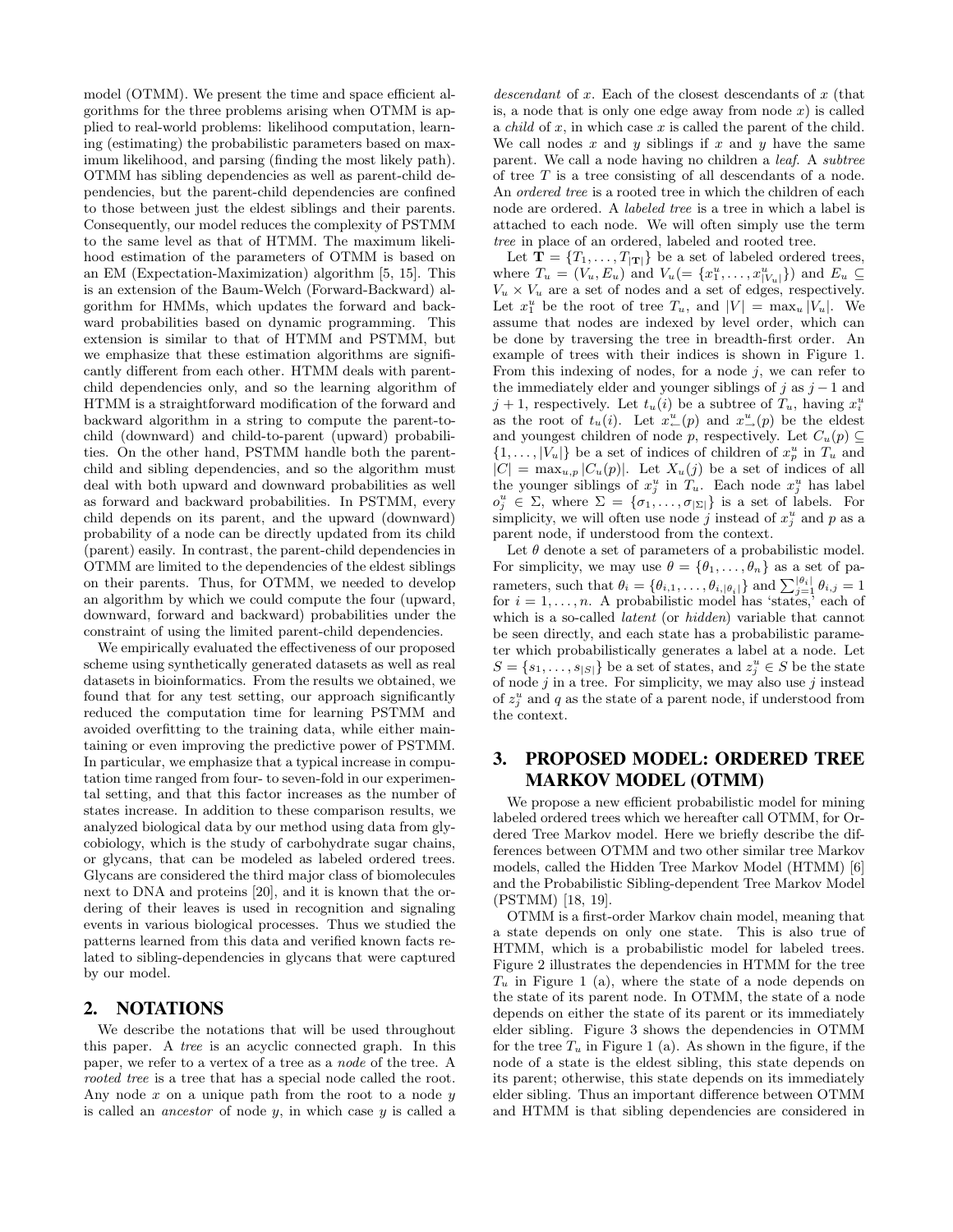

**Figure 1: Notations for labeled ordered trees. (a) Labeled ordered tree** T<sup>u</sup>**. (b) Indices for a parent and its children.**



**Figure 2: Graphical representation of HTMM for** tree  $T_u$  in Figure 1.



**Figure 3: Graphical representation of OTMM for tree** <sup>T</sup><sup>u</sup> **in Figure 1.**

OTMM but not in HTMM. Obviously, this difference makes the expressive power of OTMM for labeled ordered trees greater than that of HTMM.

On the other hand, PSTMM is a probabilistic model for labeled ordered trees, and the state of a node always depends on two different states, except for the eldest siblings. Figure 4 illustrates the dependencies in PSTMM for the tree in Figure 1 (a). As shown in the figure, the dependencies on the immediately elder sibling and on the parent are both considered in PSTMM. This feature gives PSTMM rich expressive power, but it is computationally expensive and requires more memory space in estimating the probabilistic parameters of PSTMM. In addition, this high complexity of PSTMM has the additional risk of overfitting to data. In fact, these problems have appeared when applying PSTMM to real data. OTMM avoids these problems and achieves better performance in practical situations where PSTMM suffers from the above problems.

In addition, recall that hidden Markov models (HMMs) enable the indirect capture of distant (long-range) dependencies in a sequence. We emphasize that OTMM can also capture such indirect dependencies in a similar manner. For example, a dependency between a node and its distant sibling, which cannot be captured by HTMM, may be detected by OTMM (and PSTMM). A dependency between a node and its distant sibling's descendant may also be captured



**Figure 4: Graphical representation of PSTMM for tree** <sup>T</sup><sup>u</sup> **in Figure 1.**

by OTMM (and PSTMM) but clearly not by HTMM. From the viewpoint of capturing such indirect dependencies, we can say that the expressive power of OTMM is at the same level as that of PSTMM and that it is greater than that of HTMM.

The algorithms for OTMM are derived by making some significant modifications to the algorithms of PSTMM, although OTMM is a simplification of PSTMM. These modifications are necessary to account for the reduced dependencies between parent and child. Thus in OTMM, the ancestor information cannot be transfered through parent-child dependencies directly except to the eldest siblings, although before, this information was easily (and directly) sent from a parent to all its children in PSTMM. As a result, it was necessary to reconstruct both the definitions of some probabilities and the equations using these probabilities in the dynamic programming procedure for learning PSTMM.

OTMM has three types of probability parameters,  $\pi$ ,  $a$ , and b. The initial state probability  $\pi[l]$   $(= P(z_1^u = s_l; \theta))$  is<br>the probability that the state  $z_i^u$  of the root node  $x_i^u$  is s. the probability that the state  $z_1^u$  of the root node  $x_1^u$  is  $s_l$ .<br>The state transition probability a further takes two types: The state transition probability a further takes two types:<br> $\alpha[a,m] = P(x^u - s^{-1}a^u - s^{-1}a)$  and  $\beta[l,m] = P(x^u - s^{-1}a^u - s^{-1}a)$  $\alpha[q,m] = P(z_j^u = s_m | z_p^u = s_q;\theta)$  and  $\beta[l,m] = P(z_j^u = s_{\theta}|z_{\theta}^u = s_{\theta}|s_{\theta}|)$  and is the conditional probability that  $s_m|z_{j-1}^u = s_l; \theta)$ ).  $\alpha[q, m]$  is the conditional probability that<br>the state of a node is so given that the state of its parent the state of a node is  $s_m$  given that the state of its parent is  $s_q$ .  $\beta[l, m]$  is the conditional probability that the state of a node is  $s_m$  given that the state of the immediately elder sibling is  $s_l$ . The label output probability  $b[l, \sigma_h] = P(o_j^u = \sigma_l | s_u^u = s_l \cdot \theta)$  is the conditional probability that the output  $\sigma_h|z_j^u = s_l; \theta$ ) is the conditional probability that the output<br>label of a node is  $\sigma_k$  given that the state of this node is s label of a node is  $\sigma_h$  given that the state of this node is  $s_l$ . Note that  $\sum_l \pi[l] = 1$ ,  $\sum_m \alpha[q, m] = 1$ ,  $\sum_m \beta[l, m] = 1$ , and  $\sum_h b[l, \sigma_h] = 1.$ <br>Given the probable

Given the probabilistic model, there are three key problems of interest that must be solved for the model to be used in real world applications [17]: 1) Likelihood computation: computing the likelihood of a given tree, 2) Learning: estimating the probability parameters from a set of given trees, and 3) Parsing (Prediction): finding the most likely state transition for a given tree using the estimated probability parameters. In the following three subsections, we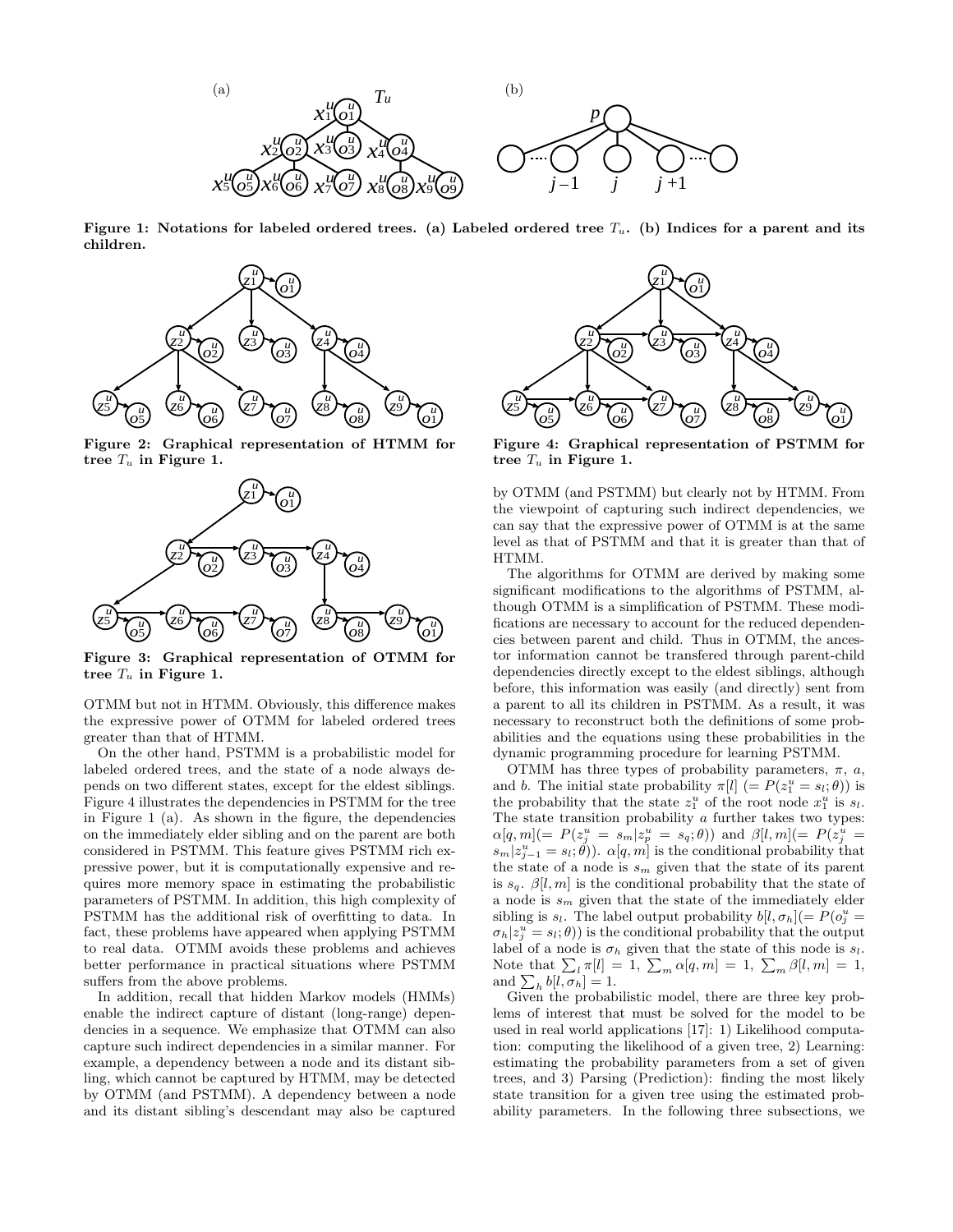

**Figure 5:** Updating (left)  $U_u(q,p)$  and (right)  $B_u(m, j)$ . The sparse shaded node is p for  $U_u(q, p)$ and *j* for  $B_u(m, j)$ . Dense shaded areas are used for **updating.**

will explain our efficient algorithms for OTMM for each of the above three problems.

# 3.1 Likelihood Computation

## *3.1.1 Upward and Backward Probabilities*

We define an upward probability and a backward probability. The upward probability  $U_u(q,p)$  is the probability that all labels of subtree  $t_u(p)$  are generated and the state of node p is  $s_q$ . The backward probability  $B_u(l, j)$  is the probability that for node  $j$ , all labels of a subtree for each of the younger siblings and node  $j$  are generated, and the state of *i* is  $s_i$ .

We can compute these two probabilities using a bottomup (B-up) dynamic programming (DP) procedure. This computation is formulated as follows:

$$
U_u(q,p) = \begin{cases} \text{If } C_u(p) = \emptyset \text{ then } b[q, o_p^u] \\ \text{otherwise} \\ b[q, o_p^u] \sum_{m=1}^{|S|} \alpha[q, m] B_u(m, j) \\ (\text{s.t. } x_j^u = x_{\leftarrow}^u(p)) \end{cases} (1)
$$

$$
B_u(m,j) = \begin{cases} \text{If } x_j^u = x_{\rightarrow}^u(p) \text{ then } U_u(m,j), \\ \text{otherwise} \\ U_u(m,j) \sum_{l=1}^{|S|} \beta[m,l] B_u(l,j+1) \end{cases}
$$
(2)

Figure 5 depicts the above calculation of the upward and backward probabilities. The upward probability at a node is computed using the backward probability of its eldest child, so this computation is repeated from the (eldest) child to its parent. The backward probability at a node is computed using the backward probability of its immediately younger sibling, meaning that this computation is successively repeated from a node to its immediately elder sibling. So the whole computation proceeds from the leaves to the root, in reverse breadth-first order, going bottom-up and right-toleft (R-to-L) using dynamic programming.

We can compute the likelihood for a given tree  $T_u$  by using the upward probability at the root of the tree, as follows:

$$
L(T_u) = \sum_{l=1}^{|S|} \pi[l] U_u(l, 1).
$$

The likelihood for a given set of trees is defined as the prod-

uct of the likelihood for each tree in the set.

$$
L(\mathbf{T}) = \prod_{u=1}^{|\mathbf{T}|} L(T_u) = \prod_{u=1}^{|\mathbf{T}|} \sum_{l=1}^{|\mathcal{S}|} \pi[l] U_u(l, 1).
$$

The above computation is relatively similar to that of PSTMM. A significant difference is that the backward probability of OTMM is a tri-tuple, while that of PSTMM is a quatro-tuple. This feature of OTMM reduces both the time and space complexity of PSTMM.

# 3.2 Learning: Maximum Likelihood Estima- tion

Maximum likelihood is a general criterion used to estimate the probability parameters of a probabilistic model from the given training examples. We employ an EM algorithm [5, 15], a general and popular scheme to maximize the likelihood for a given set of examples.

#### *3.2.1 Forward and Downward Probabilities*

We define forward and downward probabilities and use them with the backward and upward probabilities, both of which were defined in the previous section. The forward probability  $F_u(l, j)$  is the probability that all labels of tree  $T_u$  except for those of subtree  $t_u(j)$  and of all subtrees  $t_u(k)$   $(k \in X_u(j))$  are generated and that the state of node  $x_j^u$  is  $s_l$ . The downward probability  $D_u(l, j)$  is the probability that all labels of tree T, except for those of subtree  $t_j(i)$ ity that all labels of tree  $T_u$  except for those of subtree  $t_u(j)$ are generated and that the state of  $x_j^u$  is  $s_l$ .<br>We can compute these two probabilities us

We can compute these two probabilities using a top-down (T-down) dynamic programming procedure. This computation is formulated as follows:

$$
F_u(l,j) = \begin{cases} \text{If } x_j^u = x_{\leftarrow}^u(p) \text{ then } \sum_q^{|S|} \alpha[q,l]D_u(q,p)b[q,o_p^u], \\ \text{otherwise} \\ \sum_{m=1}^{|S|} \beta[m,l]F_u(m,j-1)U_u(m,j-1) \end{cases}
$$

$$
D_u(l,j) = \begin{cases} \n\text{If } j = 1 \text{ then } \pi[l],\\ \n\text{else if } x_j^u = x_{\rightarrow}^u(p) \text{ then } F_u(l,j),\\ \n\text{otherwise}\\ \nF_u(l,j) \sum_{m=1}^{|S|} \beta[l,m] B_u(m,j+1) \n\end{cases}
$$

Figure 6 depicts these calculations for the forward probability at the eldest sibling and at another node. The forward probability at the eldest sibling is computed using the downward probability of its parent, meaning that this computation is repeated from a parent to its eldest child. The forward probability at another node is computed using the forward and upward probabilities of its immediately elder sibling, meaning that this computation is repeated from a node to its immediately younger sibling. Figure 7 depicts the calculation of the downward probability. The downward probability at a node is computed using its forward probability (and the backward probability of its younger sibling), and so at each node the downward probability must be computed after the forward probability is computed. Overall, the entire computation proceeds from the root to the leaves, in breadth-first order, in a top-down and left-to-right (L-to-R) dynamic programming procedure.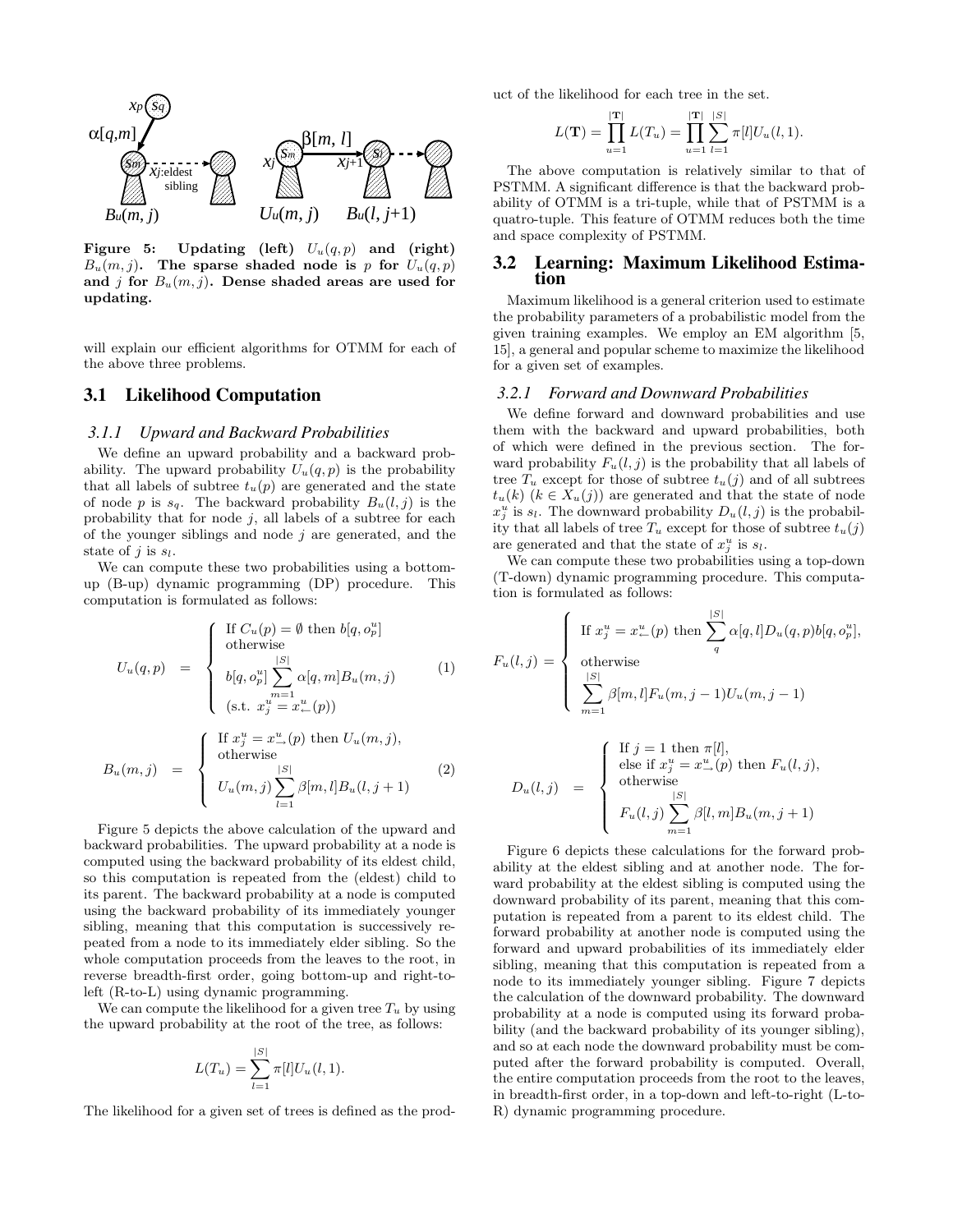

**Figure 6:** Updating  $F_u(l, j)$  (left) at the eldest sib**ling and (right) at another node. The sparse shaded node is** j**, and dense shaded areas are used for updating.**



**Figure 7:** Updating  $D_u(l, j)$ . The sparse shaded node **is** j**, and dense shaded areas are used for updating.**

The updating rules of the forward and downward probabilities are significantly different from those of PSTMM. In PSTMM, the downward probability of a node was easily computed by using the downward probability of its parent. However, in OTMM, the state of a node (except the eldest siblings) does not depend on the state of its parent. Therefore, the downward probability needed to be computed from somewhere else, either the forward and/or backward probabilities. That is, we needed to incorporate the downward (i.e. *parent to child*) dependencies into either the forward or the backward probabilities. This was not possible for the backward probabilities, because the parent-child dependencies are limited to the eldest siblings only. Thus, at the eldest sibling, we compute the forward probability using the downward probability of its parent, and the forward probability carries the downward dependencies from parent to child. As a result, the forward probability of OTMM contains richer dependency information than that of PSTMM, making it completely different from that of PSTMM.

We note that the forward probability of OTMM is a trituple, while it is a quatro-tuple in PSTMM. Thus we can expect that the algorithms for OTMM will run faster than those for PSTMM. We also note that the likelihood of a tree can be computed by OTMM using the upward and downward probabilities at node  $i$  as follows:

$$
L(T_u) = \sum_l U_u(l,i) D_u(l,i).
$$

## *3.2.2 EM (Expectation-Maximization) Algorithm*

The EM algorithm for OTMM iterates the following Eand M-steps alternately, using the above four probabilities.

## **E-step:**

We compute the expectation values  $\mu_u(\alpha[q, l]), \mu_u(\beta[q, l]),$  $\mu_u(b[m,\sigma_h])$  and  $\mu_u(\pi[m])$  from the current probability parameters and from the auxiliary probabilities  $F_u$ ,  $B_u$ ,  $U_u$ ,  $D_u$ .

$$
\mu_u(\alpha[q, l]) = \frac{1}{L(T_u)} \sum_{p:C_u(p)\neq\emptyset} D_u(q, p)b[q, o_p^u] \alpha[q, l] B_u(l, j)
$$
  
(s.t.  $x_j^u = x_{\leftarrow}^u(p)$ )

$$
\mu_u(\beta[q,l]) = \frac{1}{L(T_u)} \sum_{j:X_u(j)\neq\emptyset} F_u(q,j)\beta[q,l]B_u(l,j+1)U_u(q,j)
$$

$$
\mu_u(b[m,\sigma_h]) = \frac{1}{L(T_u)} \sum_{i:\sigma_i^u = \sigma_h} D_u(m,i)U_u(m,i),
$$

$$
\mu_u(\pi[m]) = \frac{1}{L(T_u)} \pi[m] U_u(m, 1),
$$

**M-step:**

We update the probability parameters using these expectation values computed in the E-step:

$$
\hat{\alpha}[q, l] = \frac{\sum_{u} \mu_u(\alpha[q, l])}{\sum_{u} \sum_{l'} \mu_u(\alpha[q, l'])},
$$

$$
\hat{\beta}[q, l] = \frac{\sum_{u} \mu_u(\beta[q, l'])}{\sum_{u} \sum_{l'} \mu_u(\beta[q, l'])},
$$

$$
\hat{b}[m, \sigma_h] = \frac{\sum_{u} \mu_u(b[m, \sigma_h])}{\sum_{u} \sum_{i} \mu_u(b[m, \sigma_i])},
$$

$$
\hat{\pi}[m] = \frac{\sum_{u} \mu_u(\pi[m])}{\sum_{u} \sum_{k} \mu_u(\pi[k])}.
$$

We repeat these E- and M-steps alternately until a certain convergence criterion is satisfied<sup>1</sup>. A possible criterion is that the increase of the likelihood at an iteration is less than a minimal threshold value.

Figure 8 is sample pseudocode for this EM algorithm for OTMM. This algorithm starts with parameter initialization and likelihood  $L(T)$  computation using the initial parameter values (lines 1-2). The parameters can be randomly

<sup>&</sup>lt;sup>1</sup>Note that it has been proven that the EM algorithm theoretically converges to a local maximum solution [15].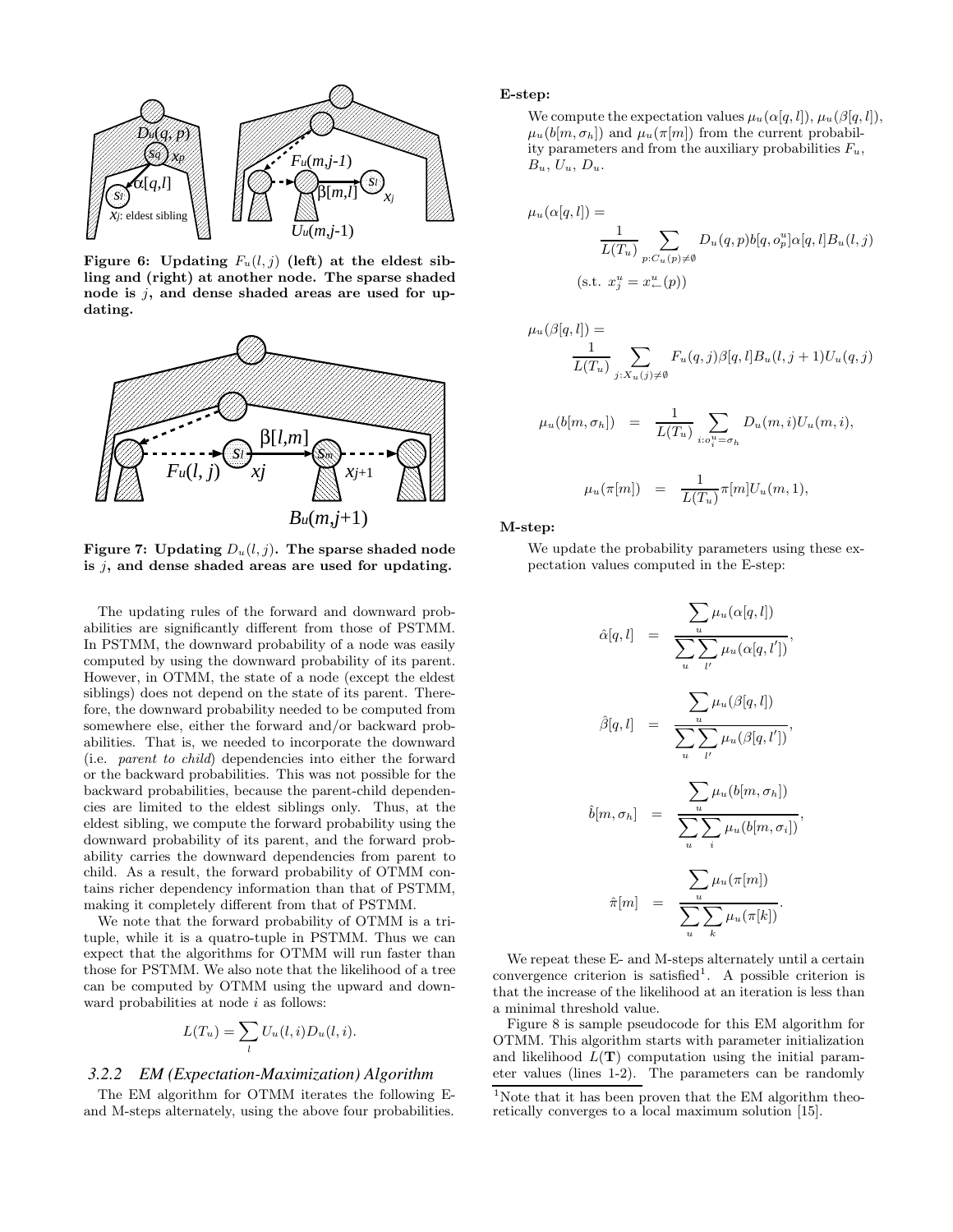**1:** for each  $\theta_{i,j}$  do Initialize  $\theta$ ; 2: Calculate  $L^{(0)}(\mathbf{T})$  using the initial  $\theta$ ;  $3: t := 0;$ 4:**repeat** 5: **for each**  $\theta_{i,j}$  **do**  $\mu_{\mathbf{T}}(\theta_{i,j}) := 0;$ <br>6: **for**  $u := 1$  **to**  $|\mathbf{T}|$  **do** 6: **for**  $u := 1$  **to**  $|\mathbf{T}|$  **do**<br>7: **for**  $k := |V_u|$  **dow** 7: **for**  $k := |V_u|$  **downto** 1 **do** /\* B-up & R-to-L DP \*/<br>8: **for each**  $q \in S$  **do** Calculate  $U_u(q, k)$ : 8: **for each**  $q \in S$  **do** Calculate  $U_u(q, k)$ ;<br>9: **for each**  $m \in S$  **do** Calculate  $B_u(m, k)$ 9: **for each**  $m \in S$  **do** Calculate  $B_u(m, k)$ ;<br>10: **for**  $k := 1$  **to**  $|V_u|$  **do**  $/$ **\*** T-down & L-to-R 10: **for**  $k := 1$  **to**  $|V_u|$  **do** /\* T-down & L-to-R DP \*/<br>11: **for each**  $q \in S$  **do** Calculate  $D_u(q, k)$ : 11: **for each**  $q \in S$  **do** Calculate  $D_u(q, k)$ ;<br>12: **for each**  $m \in S$  **do** Calculate  $F_u(m, k)$ 12: **for each**  $m \in S$  **do** Calculate  $F_u(m, k)$ ;<br>13: **for each**  $\theta_{i,j}$  **do** Calculate  $\mu_u(\theta_{i,j})$ ; 13: **for each**  $\theta_{i,j}$  **do** Calculate  $\mu_u(\theta_{i,j})$ ;<br>14: **for each**  $\theta_{i,j}$  **do**  $\mu_{\text{T}}(\theta_{i,j}) := \mu_{\text{T}}(\theta_{i,j})$ 14: **for each**  $\theta_{i,j}$  **do**  $\mu_{\mathbf{T}}(\theta_{i,j}) := \mu_{\mathbf{T}}(\theta_{i,j}) + \mu_{u}(\theta_{i,j});$ <br>15: **for each**  $\theta_{i,j}$  **do** Update  $\theta_{i,j}$  using  $\mu_{\mathbf{T}}(\theta_{i,j});$ **15: for each**  $\theta_{i,j}$  **do** Update  $\theta_{i,j}$  using  $\mu_{\mathbf{T}}(\theta_{i,j});$  **16:**  $t := t + 1$ ; 16:  $t := t + 1;$ <br>17: Calculate 17: Calculate  $L^{(t)}(\mathbf{T})$  using the current  $\theta$ ;<br>19: until  $|I^{(t)}(\mathbf{T})| \leq \epsilon$ **18:** until  $|L^{(t)}(\mathbf{T}) - L^{(t-1)}(\mathbf{T})| < \epsilon$ <br>**19:** output  $\theta$ :

19: **output**  $\theta$ ;

## **Figure 8: Pseudocode of the EM algorithm for OTMM.**

initialized, satisfying  $\sum_j \theta_{i,j} = 1$  for all *i*. We then start repeating the E- and M-steps (lines 3-4). In each iteration, we first initialize the expectation value to  $\mu_{\mathbf{T}}(\theta_{i,j}) := 0$  (line 5). In the E-step, we compute the upward and backward probabilities by a bottom-up and right-to-left dynamic programming procedure (lines 7-9) and the downward and forward probabilities by a top-down and left-to-right dynamic programming procedure (lines 10-12). We then update the expectation values  $\mu_{\mathbf{T}}(\theta_{i,j})$  (lines 13-14). In the M-step, we update the probability parameters using the expectation values (line 15). At the final part of the iteration, we compute the likelihood  $L(T)$  (line 17) and confirm whether some fixed convergence criterion is satisfied (line 18). After the iterations, we output the probability parameters learned from the given trees (line 19).

# 3.3 Parsing (Finding the Most Likely State Transition)

Once the model is trained, we need to retrieve what was learned by retrieving the most likely state paths. Let  $Z_u^*$  (=  $\{a_s^* \ldots a_s^* \ldots\}$  be the most likely state transition of a given  ${q_1^*, \dots, q_{|V_u|}^*}$  be the most likely state transition of a given<br>tree T<sub>We</sub> first reformulate the unward and backward tree  $T_u$ . We first reformulate the upward and backward<br>probabilities to find the maximum probabilities  $\phi^U(a, n)$ probabilities to find the maximum probabilities,  $\phi_u^U(q, p)$ <br>and  $\phi_B^B(m, i)$  respectively. That is  $\phi_U^U(q, n)$  is the maxiand  $\phi_u^B(m, j)$ , respectively. That is,  $\phi_u^U(q, p)$  is the maxi-<br>mum probability that all labels of subtree t (n) are genermum probability that all labels of subtree  $t_u(p)$  are generated and the state of node  $p$  is  $s_q$  (maximum probability of  $U_u(q,p)$ , and  $\phi_u^B$  is the corresponding maximum probabil-<br>ity for  $B_n$  (m i). In order to obtain these two "maximum ity for  $B_u(m, j)$ . In order to obtain these two "maximum" probability" values, we first replace the  $\sum$  in Equations (1) and (2) with max and then iteratively compute these probabilities using the bottom-up and right-to-left dynamic programming procedure. This procedure is generally called the *Viterbi* algorithm, and the probability that all labels are outputted along the most likely state transition is given as  $P^* = \max_l \pi[l] \phi_u^U(l, 1).$  $u_u^U(l,1)$ .<br>Fine ty

We further define two functions  $\psi_u^U(q, p)$  and  $\psi_u^B(m, j)$ ,<br>ch of which returns the most likely state for the given each of which returns the most likely state for the given node, and it can be computed by replacing  $\sum$  in (1) and (2)

**Table 1: Time and space complexity**

|              | Time                                                  | Space                         |  |  |
|--------------|-------------------------------------------------------|-------------------------------|--|--|
| H            | S <br>$O( \mathbf{T} )$<br>V<br>$\bullet$             |                               |  |  |
| B            | $\overline{z}$<br> S <br>ΟŒ<br>$\bullet$<br>$\bullet$ | 0                             |  |  |
| F            | $ \bar{S} $<br>$\overline{z}$<br>0<br>٠               |                               |  |  |
| D            | $\mathbf{z}$<br> S <br>O(1)<br>٠                      |                               |  |  |
| $\mu(a)$     | $^{2}$ .<br>$\cdot$ $ S $<br>$O( \mathbf{T} )$<br>V   | $ S ^2$<br>O(                 |  |  |
| $\mu$ (<br>b | S<br>$\bullet$<br>٠                                   | $\Sigma$ )<br>0               |  |  |
| $\pi$        | S<br>т<br>٠                                           | ( )                           |  |  |
| $\hat{a}$    | $\mathbf{z}$<br>$\left  S \right $<br>O(<br>$\bullet$ | $\, S \,$<br>( )              |  |  |
| ĥ            | $\cdot  S $<br> V <br>$O( \mathbf{T} )$<br>٠          | $\cdot  \Sigma $<br> S <br>O( |  |  |
| $\hat{\pi}$  | S <br>$\mathbf{T}$<br>0<br>$\cdot$                    |                               |  |  |
|              |                                                       |                               |  |  |

**Table 2: Time and Space Complexity Comparison of HTMM and PSTMM**

|              | Time     |  |  |  |
|--------------|----------|--|--|--|
| <b>OTMM</b>  |          |  |  |  |
| <b>HTMM</b>  |          |  |  |  |
| <b>PSTMM</b> | ٠        |  |  |  |
|              |          |  |  |  |
|              | Space    |  |  |  |
| <b>OTMM</b>  | $\max\{$ |  |  |  |
| <b>HTMM</b>  | $max\{$  |  |  |  |
| <b>PSTMM</b> | $max\{$  |  |  |  |
|              |          |  |  |  |

with *arg* max. The most likely state transition starts with the most likely state for the root, which can be obtained by  $q_1^* = arg \max_l \pi[l] \phi_u^U(l, 1)$ . We can then retrieve the most<br>likely state transition by computing the following equations likely state transition by computing the following equations in the top-down and left-to-right manner as done for the forward and downward probabilities:  $q_j^* = \psi_u^U(q_p^*, p)$  if  $x_j =$ <br> $\psi_u^u(p_i)$ , otherwise  $e_i^* = \psi_b^B(e_i^*, q_i^*, 1)$  $x_{\leftarrow}^{u}(p)$ ; otherwise  $q_j^* = \psi_u^B(q_{j-1}^*, j-1)$ .

# 3.4 Time and Space Complexity

Table 1 summarizes the time and space complexity of the above algorithms for OTMM, including the likelihood computation and parameter estimation. We note that the complexity of the parsing is the same as that of the likelihood computation. As clearly shown in the table, the time complexity of the most time consuming parts is  $O(|\mathbf{T}| \cdot |S|^2 \cdot |V|)$ ,<br>and the space complexity is upper-bounded by  $\max\{O(|S|, \dots, S|\})$ and the space complexity is upper-bounded by  $\max\{O(|S| \cdot \}$  $|V|$ ,  $O(|S|^2)$ ,  $O(|S|\cdot|\sum)|$ }.<br>Table 2 shows the compar-

Table 2 shows the comparison of the time and space complexities between OTMM and the other two tree Markov models, HTMM and PSTMM. This table illustrates that the space and time complexity of OTMM are kept at the same as those of HTMM and are significantly lower than those of PSTMM.

Furthermore, we note that algorithms used for estimating probability parameters of probabilistic models for more general (complex) objects like graphs have higher computational complexity. For example, both the time and space complexity of the junction tree algorithm [13] for probabilistic inference in a Bayesian network reaches  $\hat{O}(|\mathbf{T}| \cdot |S|^3 \cdot |V|)$ <br>for a directed acyclic graph with  $|V|$  nodes. Thus we can say for a directed acyclic graph with  $|V|$  nodes. Thus we can say that our model and its learning algorithm can provide a relatively low complexity by confining them in labeled ordered trees.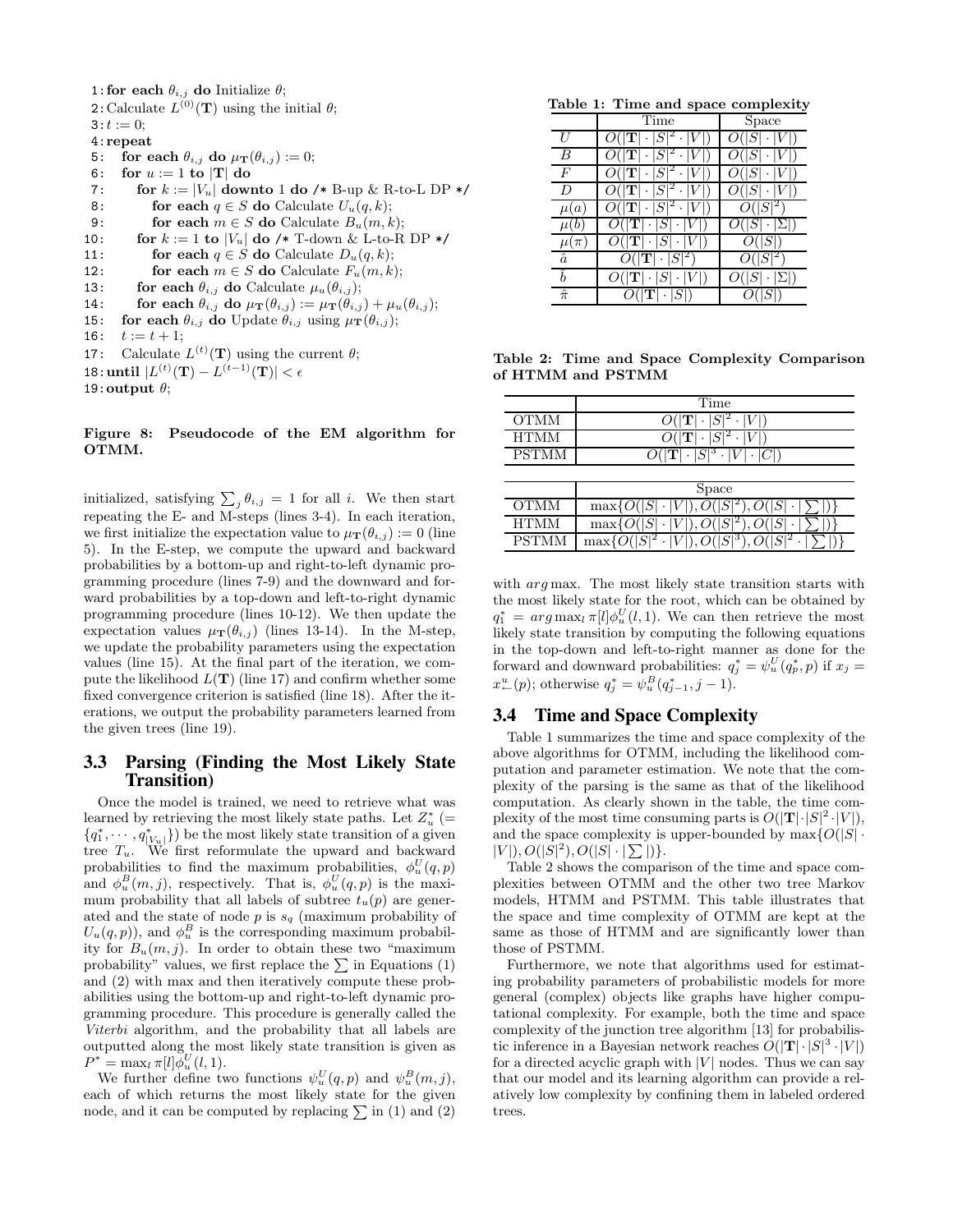## 4. EXPERIMENTAL RESULTS

We examined the performance of our proposed model on both synthetic and real datasets, comparing it with that of PSTMM in terms of predictive accuracy and computation time. The predictive accuracy was computed in a supervised learning manner. That is, we trained the model using a set of positive examples and examined the ability of the trained model to discriminate the positive examples from the negatives. Using the real dataset, we confirmed the validity of our method by examining the results from a variety of biological viewpoints.

# 4.1 Synthetic Data

#### *4.1.1 Data Generation Procedure*

The models were trained using positive examples only, and so we synthetically generated three datasets, i.e. positive training, positive test and negative test datasets. We kept the size of each of these three datasets the same, which is denoted by  $|\mathbf{T}|$ , and in our experiments, we tested various values of  $|\mathbf{T}|$  and numbers of states  $|S|$ . We set  $|\sum| = 10$ <br>and  $|V| = 20$  in all of our experiments and  $|V_u| = 20$  in all of our experiments.

Each positive example contains a tree fragment as a pattern. Figure 9 shows the six tree fragments Q1 to Q6 that we used in our experiments. In each tree fragment in Figure 9, the solid circle indicates a fixed label, and the dashed circle indicates that the label is randomly selected. So, for example, in Q5, the labels of the eldest and third siblings are fixed, whereas the labels of the parent and the second sibling are randomly applied. We generated  $K$  different label patterns for each tree fragment. In positive example generation for a particular tree fragment pattern, a positive example was generated by the following two steps. First, we generated a random tree by iteratively: randomly generating zero to five children and randomly assigning a label to each of the children, until the number of generated nodes reached twenty. Second, we randomly embedded one of the  $K$  label patterns of the tree fragment into the tree. A negative example was generated in the same manner as the first step above, except that the random generation of labels follows the distribution of parent-child labels in the positive examples.

## *4.1.2 Performance Comparison with PSTMM*

We evaluated the discriminative performance of the models by AUC, the area under the ROC (Receiver Operator Characteristic) curve [7, 8]. We can compute the AUC by first sorting examples by their computed likelihoods and then by using Equation (3).

$$
AUC = \frac{R_n - \frac{n_n \cdot (n_n + 1)}{2}}{n_n \cdot n_p},\tag{3}
$$

where  $n_n$   $(n_p)$  is the number of negative (positive) examples and  $R_n$  is the sum of the ranks of the negative examples. We note that  $n_n = n_p$  in our experiments.

We first evaluated the amount of overfitting to the training data that occurred, using Q1 as the tree fragment. In this experiment,  $|\mathbf{T}| = 100$  and  $K = 1$ , such that the complexity of the data was relatively low and the tendency to overfit would be higher. Figure 10 shows the AUC for the training<sup>2</sup> and test datasets, setting the range of  $|S|$  between



**Figure 10: Performance comparison of OTMM with PSTMM** when  $|\mathbf{T}| = 100$ .

two and twelve. The AUCs of the two models for the training examples increased with  $|S|$  and reached around 100% when  $|S|$  was eight or more. On the other hand, the AUCs for the test examples decreased with  $|S|$ . In particular, the AUC of PSTMM for the test data went down to 70% from around 95%, which was the highest obtained when  $|S|$  was four. This phenomenon clearly illustrates overfitting to the training data. A similar tendency was found with the AUC of OTMM but it was always more than 85%, which was around 15% better than the worst AUC of PSTMM. Thus, can say that OTMM reduced the overfitting problems of PSTMM. We can infer from these results that PSTMM with more than four states is too complex to be trained from the dataset we used in this experiment and that OTMM is more appropriate for this dataset.

Figure 11 shows how the AUC and computation time for the test examples change with different values of |**T**| and  $|S|$ , using  $K = 3$  and Q1 as the tree fragment. We note that the complexity of the dataset increases with |**T**|, and the complexity of the model increases with  $|S|$ . So when  $|\mathbf{T}|$  was relatively small, say 100, and  $|S|$  was large, say ten, overfitting occurred. However, when |**T**| was large, say 400 and 600, and  $|S|$  was small or a moderate size, say 2 to 6, the AUCs remained at the maximum, meaning that overfitting was avoided. Under such conditions, e.g.  $|\mathbf{T}| = 400$  and  $|S| = 6$ , we can see that the two models achieved almost the same predictive performance, indicating that OTMM kept approximately the same predictive power as that of PSTMM. On the other hand, regarding the computation time, the two models were clearly different. For example, for  $|\mathbf{T}| = 400$  and  $|S| = 10$ , the computation time of PSTMM reached 4,000 seconds while that of OTMM was just under 1,000 seconds. OTMM clearly reduces the computational cost of PSTMM greatly, keeping its predictive power and avoiding overfitting. This result indicates that OTMM is more practical for mining from large datasets of labeled ordered trees compared to PSTMM.

We next fixed  $|\mathbf{T}|$  at 200 and changed K, still using  $Q1$  as the tree fragment. As  $|\mathbf{T}|$  increases with  $K$ , so does the complexity of the data, and so the results in Figure 12 are similar to those in Figure 11. However, we note that in this case, under the conditions when overfitting did not occur, OTMM achieved better performance than PSTMM. That is, when K was set between two and four, we found that PSTMM achieved the highest AUC at  $|S| = 6$ , where overfitting did not occur, and that the AUC of OTMM was clearly better than that of PSTMM. This indicates that in this experi-

 $2$ We used the negative examples in the test set to compute

the AUC of the training data.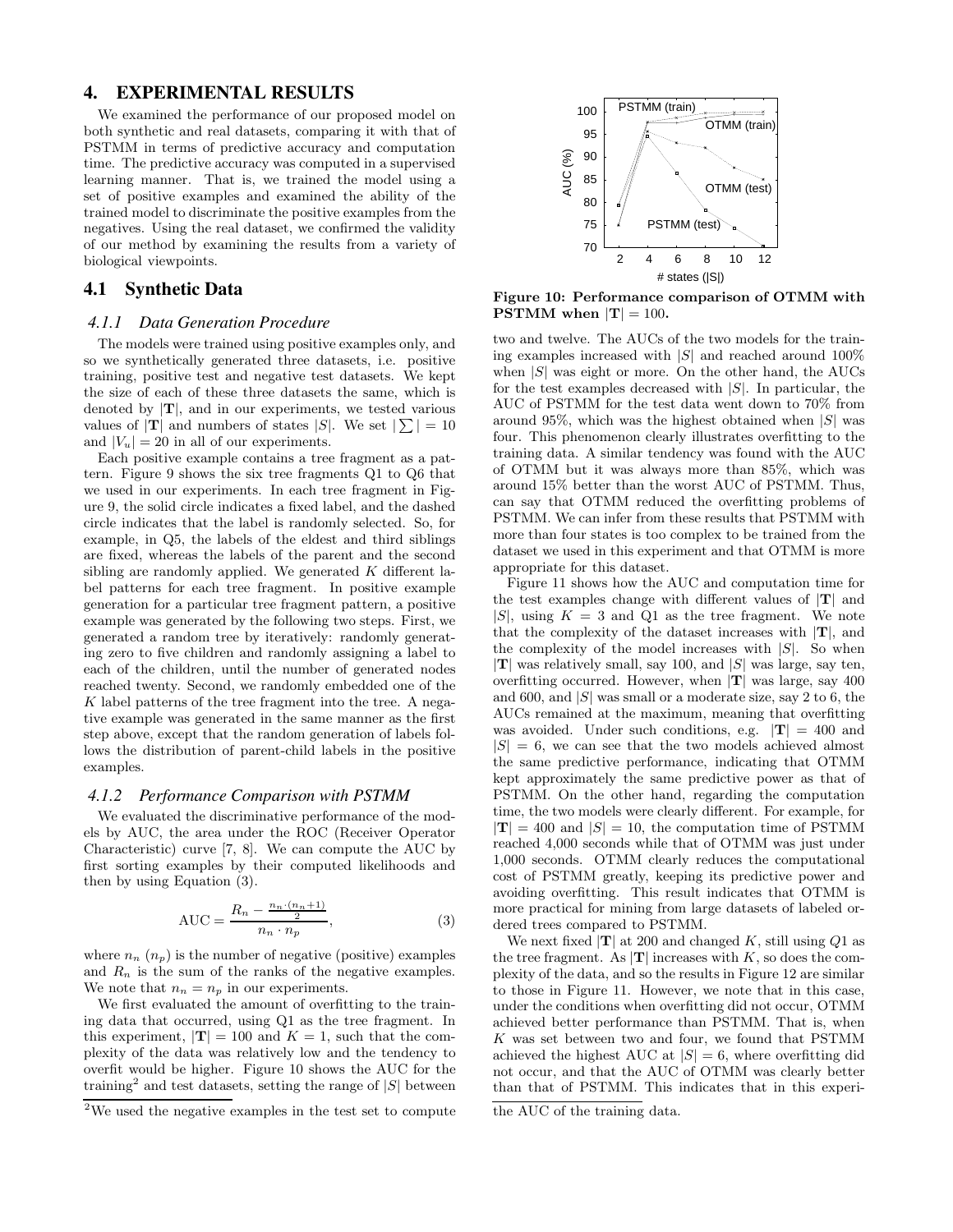

**Figure 11:** AUC and computation time for  $K = 3$ .

mental setting, OTMM had better predictive power than PSTMM.

Finally, we checked the predictive performance and computation time of the two models for all the six tree fragments, Q1 to Q6. The parameter settings we used in this experiment were  $K = 3$ ,  $|\mathbf{T}| = 400$  and  $|S| = 6$ , the same conditions as when overfitting did not occur for Q1 using both OTMM and PSTMM. Table 3 shows the AUC and computation time. The predictive performances of the two models were almost equivalent except for Q6, where the AUC of OTMM was roughly seven percent better than that of PSTMM. Thus we can say that OTMM has almost the same or better predictive power compared to PSTMM. On the other hand, the difference in computation time between the two models was significant. In Table 3, we indicate the ratio of the computation time of OTMM to that of PSTMM in parentheses, which shows that the typical computation time improved by a factor of at least three to at most six, which increases as  $|S|$  increases. Consequently, we have clearly demonstrated the advantage of OTMM in computation time and that it is more practical than PSTMM for mining complex labeled ordered trees.

## 4.2 Real Data: Carbohydrate Sugar Chains

## *4.2.1 About the Data*

We used real data derived from glycobiology (an overview of this field is provided in a book by Varki *et al.* [20]), which is the study of carbohydrate sugar chains, or glycans. Glycans can be modeled as branched and directed tree structures. The basic component of glycans is the monosaccharide unit (or sugar), which corresponds to a label, and each sugar may have one or more child sugars bound to it, such that they are ordered. Thus glycans can be considered labeled ordered trees. The glycans we used in our experiments are all derived from the KEGG GLYCAN database [9, 10].



**Figure 13: Performance comparison of OTMM with PSTMM using real datasets.**

#### *4.2.2 Performance Comparison with PSTMM*

Glycans are classified based on their structural properties, and we selected two of the major classes called "N-Glycans" and "O-glycans," which were used as the positive and negative datasets, respectively. We examined whether N-Glycans could be discriminated from O-Glycans by the model trained using N-Glycans. We performed a five-fold cross-validation to evaluate the performance of OTMM and PSTMM. That is, we randomly divided a given dataset into five blocks of roughly equal size. Then the first block would be reserved as test data while the remaining four were used as training data. This was repeated for each of the five blocks. We repeated this random division five times, and the results were averaged over the total 25 (=  $5 \times 5$ ) runs. We used those glycans containing five to eighteen sugars only, because the dataset of the other glycans was very small. In total, we used 1,826 N-Glycans and 606 O-Glycans. In this experiment,  $|S| = 6$  since the predictive performance of OTMM and PSTMM was always the best under this setting in the synthetic data experiments.

Figure 13 shows the AUC and computation time of the two models for the real datasets. The two models achieved approximately the same AUC values for all  $|S|$  we used. However, the amount of computation time of OTMM was much smaller than that of PSTMM. That is, at  $|S| = 8$ , the computation time improvement reached a factor of approximately six to seven. Thus, from the real datasets, we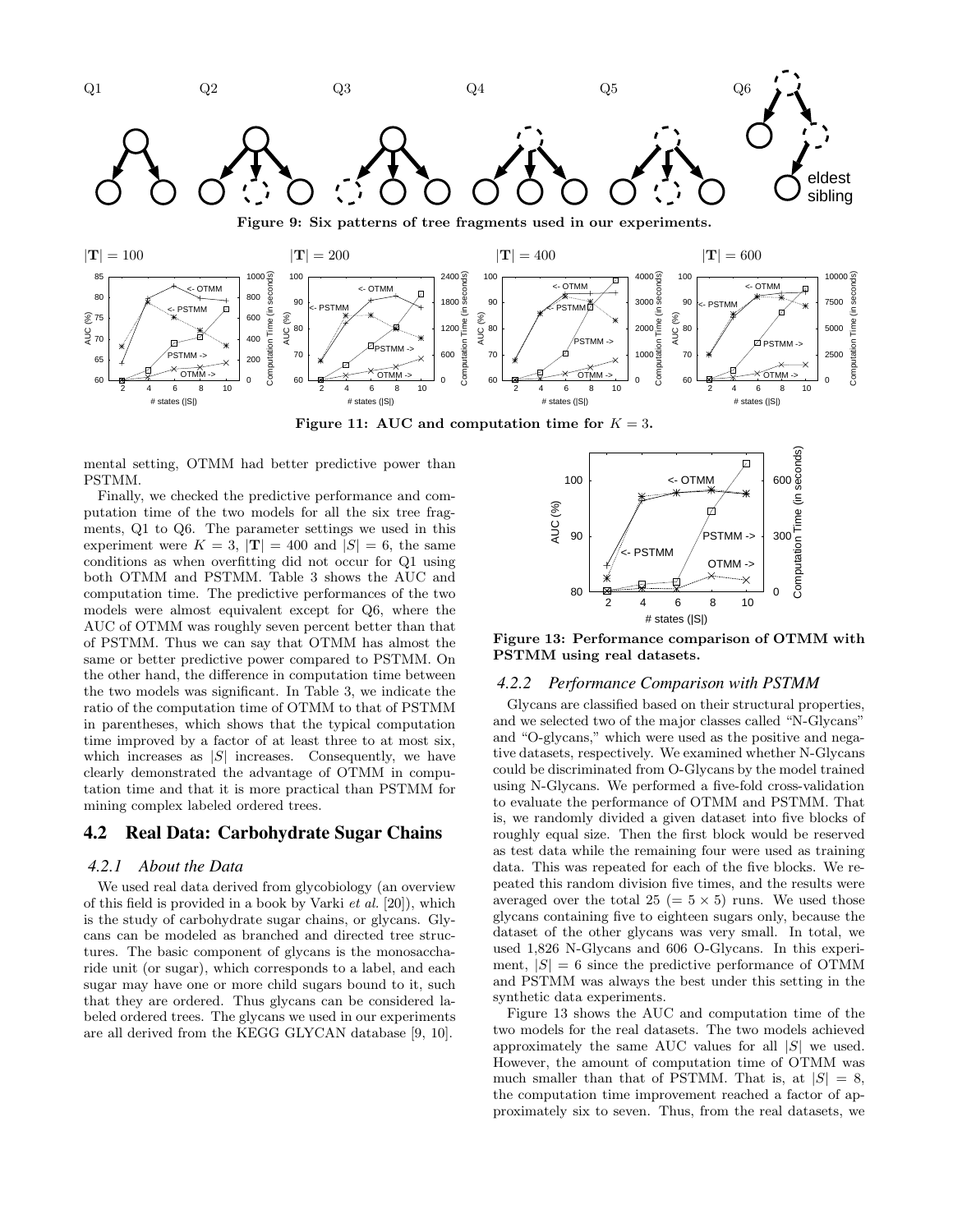

**Table 3: AUC and computation time for the six tree fragments in Figure 9.**

|               | Model        | $Q_{\perp}$               | QZ                      | Q3                      | Q4              | Q5            | Q6                      |
|---------------|--------------|---------------------------|-------------------------|-------------------------|-----------------|---------------|-------------------------|
| AUC           | ОТММ         | 93.4                      | 87.2                    | 88.6                    | 96.6            | 81.8          | 82.0                    |
| $(\% )$       | <b>PSTMM</b> | 92.3                      | 89.9                    | 91.8                    | 95.0            | 79.9          | 75.2                    |
| Time<br>Comp. | ОТММ         | 438.7 $(0.204)$           | 583.8 $(0.269)$         | 608.8 $(0.309)$         | 379.5 $(0.193)$ | 829.8 (0.239) | 581.4 $(0.179)$         |
| (in seconds)  | <b>PSTMM</b> | 2145.6 (<br>$1.0^{\circ}$ | 2173.8<br>$1.0^{\circ}$ | 1970.8<br>$1.0^{\circ}$ | 1961.9          | 3475.4 (      | 3257.1<br>$1.0^{\circ}$ |

confirmed that the time efficiency of OTMM was consistent with the results using the synthetic datasets.

#### *4.2.3 Results with Biological Significance*

Next, we verified the actual patterns learned in the data to verify the biological characteristics retrieved. We focus on the set of N-Glycan structures because it is the most wellstudied among all the glycan classes. Using the N-Glycan data set from the previous experiment, we extracted the most likely state paths and found some interesting patterns reflecting the biological properties of sugars. Figure 14 is an example a glycan tested and the most likely state transitions for it. Here we see reflected the fact that the Gal (galactose) residues and GalNAc (N-acetylgalactosamine) residues end up with the same state. This corresponds with the fact that GalNAc is a modification of Gal, such that they may be considered very similar and sometimes appear in place of each other. Thus they may be aligned together as well. A rather large number of glycans have this pattern of sugars at the leaves, where Gals may be GalNAcs and vice versa.

In another trial, we assessed the most likely state transitions for glycans representing the three sub-classes of N-Glycans: High-mannose, Complex, and Hybrid, given in Figure 15. Here we see these three classes being distinguished based on the states learned. In particular, the states at the tri-mannose core distinguishes these three sub-classes. The High-mannose type is characterized by state 2 appearing at both child mannoses. For the Complex type, these mannoses are both state 1. Consequently, the Hybrid type, which is a hybrid of these two types having one each of a High-mannose type subtree and a Complex-type subtree, receives state 1 on one mannose, and state 2 on the other. Thus, the states learned at just the core N-Glycan structure can determine the sub-class without needing to actually traverse the rest of the structure.

## 5. CONCLUDING REMARKS

In summary, we have developed a new probabilistic model, OTMM, and an efficient learning scheme for mining labeled ordered trees. We empirically evaluated the effectiveness of OTMM using both synthetic and real datasets and found



**Figure 14: Example of the states learned using OTMM for a specific glycan structure.**

that in all of the experimental settings we conducted, OTMM achieved equivalent or better performance compared to the more complex probabilistic model, PSTMM, for mining labeled ordered trees. In particular, the amount of computation time of OTMM is significantly less than that of PSTMM in all experimental settings.

The key property of our method that contributes to these improvements is its concise model structure, in which the state of a node depends on only one state, and the efficient learning algorithm by which the model captures both the sibling and parent-child dependencies in labeled ordered trees. Thus, we have developed the ultimate model in terms of efficiency and accuracy for mining labeled ordered trees.

## 6. REFERENCES

[1] S. Abiteboul, P. Buneman, and D. Suciu. *Data on the Web: from relations to semistructured data and XML*. Morgan Kaufmann, 2000.